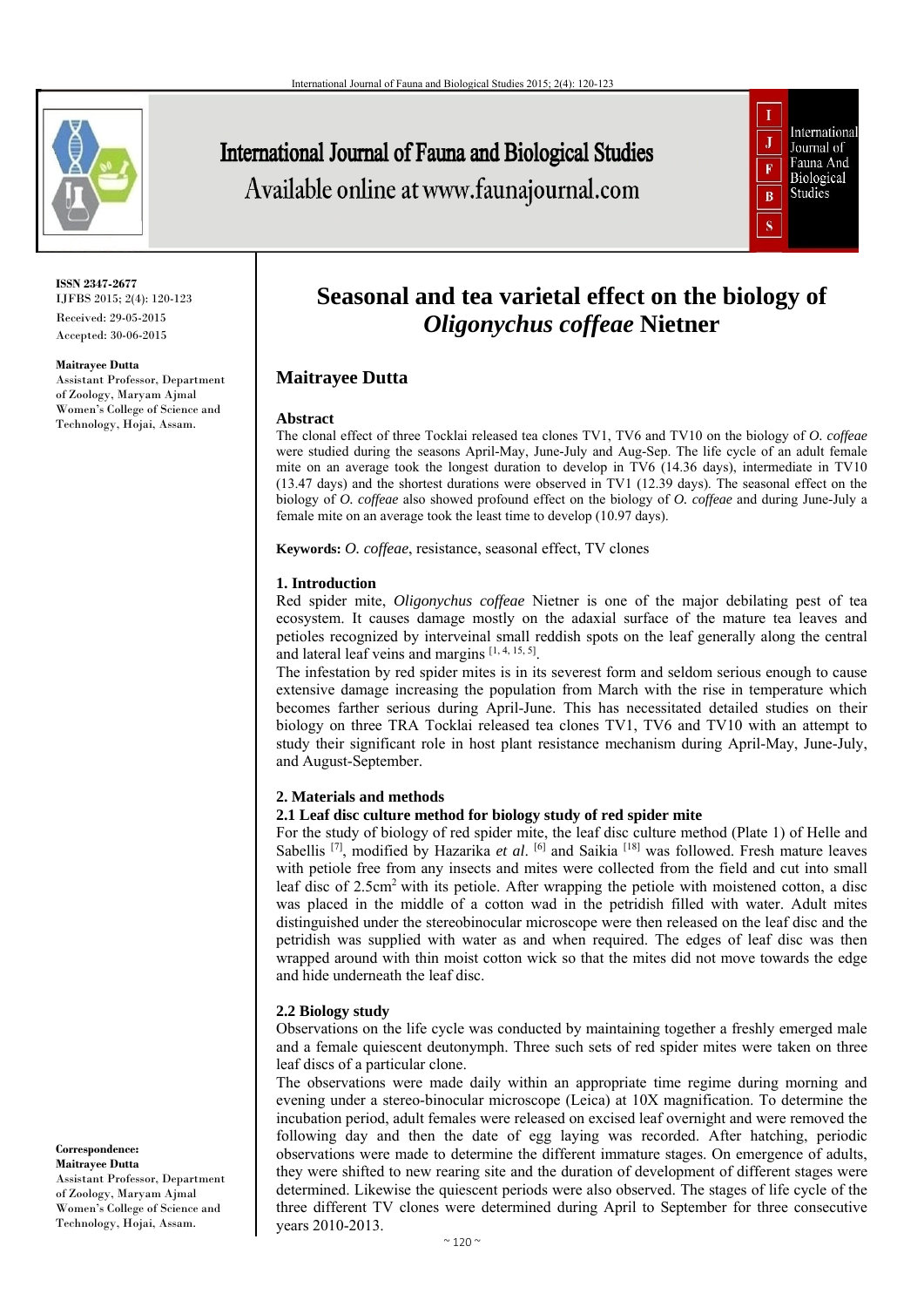## **3. Results**

The effect of TV1, TV6, TV10 and season (April-May, June-July, August-September) on the biology of *O. coffeae* are presented in Table1. The incubation period of *O. coffeae* eggs differed significantly on different tea clones at 1% and 5% level of significance. The incubation period was longest in TV6 (6.66 days) followed by TV10 (6.52 days) and TV1 (6.22 days). Seasonal observations revealed that the eggs required longest period to hatch in August-September (8.44 days), followed by April-May (6.23 days) and the shortest incubation period was observed in June-July (4.72 days). The interaction of season and clones for the incubation period was also found to be significant at both probability levels.

Larval period and quiescent larval duration presented in Table1 show that the total duration required for larval development and quiescent larval development differed significantly at P=1% and P=5% on the said tea clones (Table 1). The larva took the longest period (1.45 days) for development in TV6, which was followed by TV10 (1.31 days) and the lowest developmental period was observed in TV1 (1.17 days). Similarly, the quiescent larvae also remained in their longest inactive stages in TV6 (0.82 days), followed by TV10 (0.68 days) and TV1 (0.44 days). Larval and quiescent larval durations were observed to be longest in April-May (1.38 and0.81 days), followed by August-September (1.31 and 0.60 days), and it was the shortest during June- July (1.24 and 1.53 days). The interaction of seasons and clones also showed significant difference in terms of larval and quiescent larval durations.

Longest duration of development of protonymph was obtained in TV6 (1.07 days, 1.08 days and 1.13 days). However, the protonymphal durations were at par on TV1 and TV10. The inactive or quiescent protonymph and the deutonymph showed moderate durations of development in TV10 (0.98 days and 1.03 days). The shortest duration for quiescent protonymph and deutonymph, however, prevailed in TV1 (0.96 days and 0.98 days). Similarly, protonymphal and deutonymphal period were found to be significantly different in different seasons of the year. Further, during the months of August-September, protonymph showed longer durations of development (1.17 days) followed by June-July (0.96 days), while it took the shortest duration of development during April-May (0.88

days). Normally, the quiescent protonymph was most inactive (1.09 days) in August-September followed by April- May (1.08 days) and very minimum inactive period in June-July (0.85 days). The longest deutonymphal period occurring in April-May (1.24 days) followed by August-September (1.05 days) and with shortest duration during June-July (0.85 days). However clonal and seasonal interactions for protonymphal, quiescent protonymphal and deutonymphal durations were however not significant at both probability levels.

It appears that quiescent deutonymphal stage showed its maximum inactivity on TV10 (0.98 days). However, on TV1, this stage showed moderate levels of inactivity (0.75 days) while the minimum inactivity prevailed on TV6 (0.10 days). The quiescent deutonymph lasted for 1 day in August-September, while it was a par in April-May and June-July (0.91 days). The seasonal and clonal interactions for quiescent deutonymphal stage, however, differed significantly according to statistical analysis as illustrated in Table 1.

The results presented in Table 1 show that the developmental periods in adult male and female were longest in TV6 (0.81 days and 1.05 days) followed by TV10 (0.75 days and (1.02 days) and the comparatively shortest duration was found in TV1 (0.65 days and 0.90 days) varying at 1% and 5% level of significance. In terms of seasonal impact, the rate of development of adults was the longest-lived in August-September (1.09 days), but moderate in April- May (0.98 days) and the shortest-lived in June-July (0.91 days). The clonal and seasonal interactions differed significantly at 1% and 5% probability levels of significance for the adult development of *O. coffeae.* 



**Plate 1:** Leaf-disc-culture for rearing of *O. coffeae*

| Life cycle                                  |                 |                 |                 |            |                    |                    |                 |                 |                 |       |                    |                    | Season x clone |                    |                    |
|---------------------------------------------|-----------------|-----------------|-----------------|------------|--------------------|--------------------|-----------------|-----------------|-----------------|-------|--------------------|--------------------|----------------|--------------------|--------------------|
| variables<br>(Mean±SD<br>period in<br>days) | TV1             | TV6             | <b>TV10</b>     | <b>SEd</b> | CD <sub>0.05</sub> | CD <sub>0.01</sub> | April-<br>May   | June-<br>July   | Aug. –<br>Sept. | S.Ed  | CD <sub>0.05</sub> | CD <sub>0.01</sub> | S.Ed           | CD <sub>0.05</sub> | CD <sub>0.01</sub> |
| Incubation<br>period                        | $6.22 \pm 0.22$ | $6.66 \pm 0.15$ | $6.52 \pm 0.33$ | 0.052      | 0.106              | 0.143              | $6.23 \pm 1.76$ | $4.72 \pm 1.91$ | $8.44 \pm 1.94$ | 0.052 | 0.106              | 0.143              | 0.090          | 0.183              | 0.247              |
| Larval period                               | $1.17 \pm 0.05$ | $1.45 \pm 0.14$ | $1.31 \pm 0.05$ | 0.026      | 0.053              | 0.072              | $.38\pm0.21$    | $.24 \pm 0.11$  | $1.31 \pm 0.09$ | 0.026 | 0.053              | 0.072              | 0.046          | 0.092              | 0.125              |
| Quiescent<br>period                         | $0.44 \pm 0.22$ | $0.82 \pm 0.09$ | $0.68 \pm 0.22$ | 0.031      | 0.062              | 0.084              | $0.81 \pm 0.14$ | $0.53 \pm 0.27$ | $0.60 \pm 0.23$ | 0.031 | 0.062              | 0.084              | 0.053          | 0.108              | 0.146              |
| Protonymphal<br>period                      | $0.97 \pm 0.18$ | $1.07 \pm 0.15$ | $0.97 \pm 0.13$ | 0.020      | 0.041              | 0.056              | $0.88 \pm 0.05$ | $0.96 \pm 0.08$ | $1.17 \pm 0.06$ | 0.020 | 0.041              | 0.056              | 0.035          | <b>NS</b>          | NS.                |
| Ouiescent<br>protonymphal<br>period         | $0.96 \pm 0.13$ | $1.08 \pm 0.11$ | $0.98 \pm 0.16$ | 0.032      | 0.066              | 0.088              | $1.08 \pm 0.04$ | $0.85 \pm 0.09$ | $1.09 \pm 0.07$ | 0.032 | 0.066              | 0.088              | 0.056          | <b>NS</b>          | <b>NS</b>          |
| Deutonymphal<br>period                      | $0.98 \pm 0.14$ | $1.13 \pm 0.18$ | $1.03 \pm 0.28$ | 0.045      | 0.092              | 0.124              | $1.24 \pm 0.11$ | $0.85 \pm 0.10$ | $1.05 \pm 0.08$ | 0.045 | 0.092              | 0.124              | 0.078          | <b>NS</b>          | NS.                |
| Quiescent<br>deutonymphal<br>period         | $0.75 \pm 0.13$ | $1.10 \pm 0.08$ | $0.98 \pm 0.05$ | 0.036      | 0.073              | 0.099              | $0.91 \pm 0.29$ | $0.91 \pm 0.11$ | $1.00 \pm 0.14$ | 0.036 | 0.073              | 0.099              | 0.063          | 0.127              | 0.172              |
| Adult<br>longevity<br>(female)              | $0.90 \pm 0.08$ | $1.05 \pm 0.08$ | $1.02 \pm 0.13$ | 0.016      | 0.032              | 0.043              | $0.98 \pm 0.11$ | $0.91 \pm 0.11$ | $1.09 \pm 0.08$ | 0.016 | 0.032              | 0.043              | 0.027          | 0.055              | 0.074              |
| Adult<br>longevity<br>(male)                | $0.65 \pm 0.15$ | $0.81 \pm 0.08$ | $0.75 \pm 0.07$ | 0.021      | 0.042              | 0.057              | $0.98 \pm 0.11$ | $0.91 \pm 0.11$ | $1.09 \pm 0.08$ | 0.016 | 0.032              | 0.043              | 0.036          | 0.073              | 0.099              |

**Table 1:** Effect of clones and season on biology of *O. coffeae*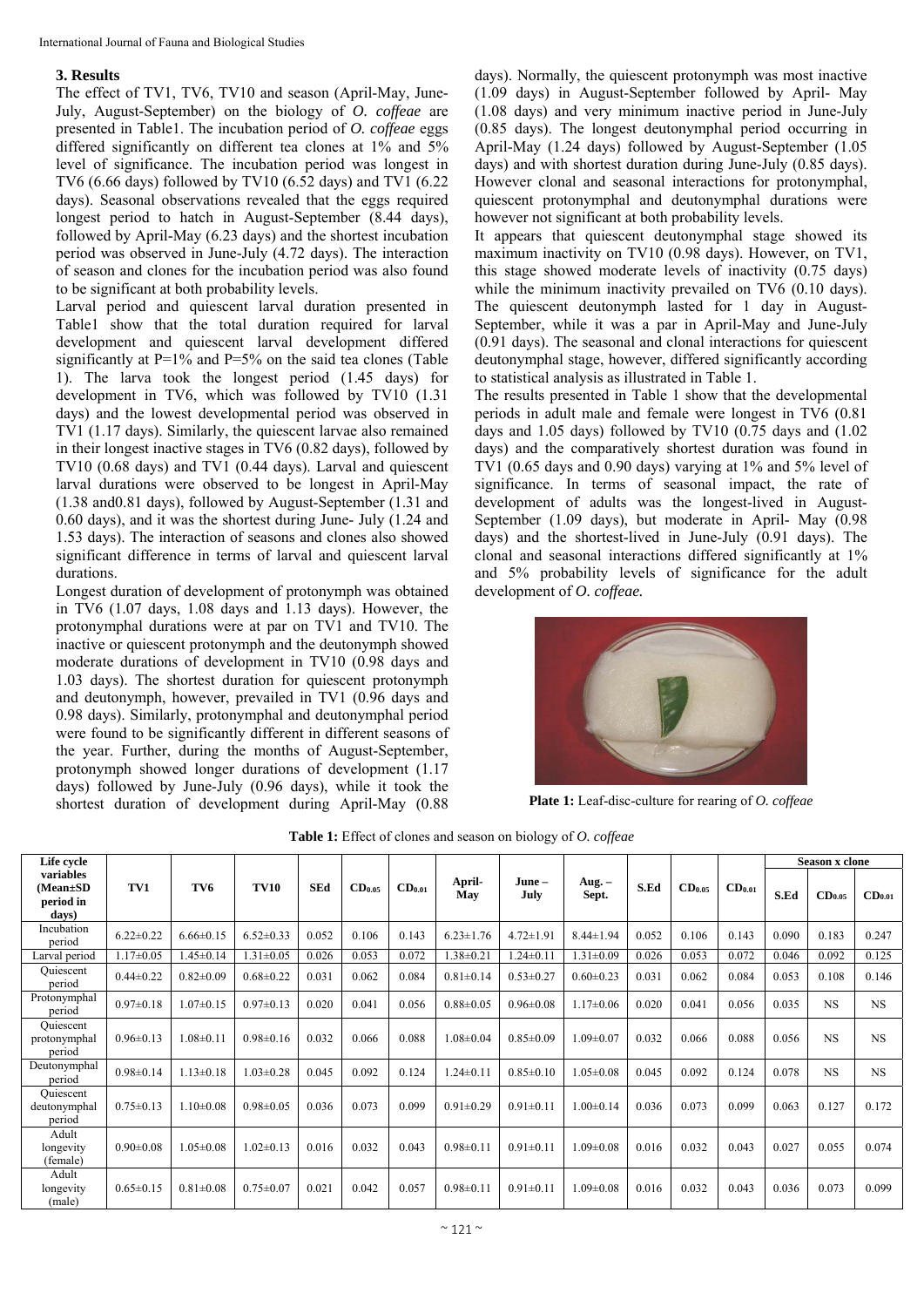#### **4. Discussion**

The life cycle variables-incubation, larval, quiescent larval, protonymphal, deutonymphal period and adult longevity were significantly longer for those mites reared on TV6 compared to those on TV1 and TV10 in this study. It has been hypothesized that on resistant clones spider mites would take a longer period of time to complete its life cycle as against the resistant clones [9]. The results of this study in most of the occasions are in agreement with the hypothesis since the pattern of effect of clones on the life cycle variables of *O. coffeae* was TV1>TV10>TV6. This reflects that an increased duration of development lowers the chances of buildup of *O. coffeae* on resistant clones, which may eventually lead to decline in the damage level. The longer duration of various stages may be related to nutritional inferiority of TV6 or due to presence of certain inhibitory growth substances therein, which, however need further studies. Contrastingly it is rather interesting to note that the quiescent deutonymphal period was the shortest on TV6 compared to others. It is difficult to explain this phenomenon. The hybrids of Assam varieties are indigenous and less prone to attack by red spider  $[5]$ . On the other hand, this study in TV1, an Assam –China hybrid clone is more prone to attack by *O. coffeae* while TV6, an Assam type standard clone is relatively less preferred <sup>[20]</sup>. The mechanisms involved in this differential reaction is feeding non preference [6].

Our results reveal that the incubation of eggs of *O. coffeae* took the largest time to hatch in August-September (28.89 °C) followed by in April –May  $(24.81 \degree C)$  and the shortest duration for hatching was observed in June-July (28.49 °C). Temperature play a crucial role in the incubation of *O. coffeae* and relative humidity (RH) might be critical  $[14]$ . Low humidity and high temperature prolong the hatching of eggs  $[13, 14]$ , might not be applicable to this study as other meterological parameters may be operating in this case. The larva and quiescent larva took the longest time to develop in April-May followed by August September and the shortest duration was observed in June –July. This study corroborates the studies that developmental stages of *T. urticae* from egg to larva were conducive at temperatures of  $25\pm4$  °C [12] and with temperatures higher than the favourable temperature the incubation period is prolonged. The protonymph took the longest duration to develop in August-September followed by June-July and the lowest duration was observed in April-May. Relative humidities of 75-90% R.H. is favourable for mite development  $[10, 11]$ . In this study the quiescent protonymph was most inactive in August - September followed by April-May with least inactiveness in June-July. At increasing temperatures the duration of immature stages of spider mites declined [16]. Likewise, the length of development of deutonymph was longest in April-May, intermediate in August-September and shortest in June-July. Quiescent deutonymph was most inactive in August-September followed by April-May and least inactive in June-July owing to similar temperature conditions. In this study higher the temperature more is the adult longevity which was found to be the highest in August-September and corroborates the findings of various workers that season has a profound impact on the developmental stages of *O. coffeae* [2, 17, 8, 1, 20].

#### **5. References**

1. Abou-Awad BA, Al-Azzazy MM, Afia SI. Effect of temperature and relative humidity on the rate of development, fecundity and life table parameters of the

red spider mite Oligonychus mangiferus (Rahman and Sapra) (Acari: Tetranychidae). Archives of Phytopathology and Plant Protection 2011; 44(19).

- 2. Congdon BD, Logan JA. Temperature Effects on Development and Fecundity of Oligonychus pratensis (Acari: Tetranychidae), Environmental Entomology 1983; 12(2):359-362.
- 3. Das GM. Bionomics of the tea red spider Oligonychus coffeae (Nietner), Bull of Entomol. Res, 1959, 265-273.
- 4. Gupta SK. Handbook: Plant Mites of India, Zoological Survey of India. Calcutta, 1985, 520.
- 5. Hajra NG. History of tea cultivation. Tea, cultivation: Comprehensive Treatise, International Book Distributing Company, Lucknow. UP, 2001, 158.
- 6. Hazarika LK, Sharma M, Saikia MK, Borthakur M. Biochemical bases of mite resistance in tea. National Conference on Insect Biochemistry and Molecular Biology, Oct. 1902. Trivandrum, Kerala, 1995.
- 7. Helle W, Sabellis MW. Spider mites their biology, natural enemies and control. Vol. 1A, Elsevier Science Publishing Company, INC 52, Vanderbilt Avenue, New York, NY 10017, 1985; 331-335.
- 8. Kasap I. Development and life table parameters of Tetranychus turkestani (Acarina: tetranychidae) at different constant temperatures. Acarologia, 2009; 52(2):113-122.
- 9. Kazak C, Kibritci. Population parameters of Tetranychus cinnabarinus Boisduval (Prostigmata: Tetranychidae) on Eight strawberry Cultivars, Turk J. Agric 2008; 32:19-27.
- 10. Kun-shan Y, Chen. Studies on the effect of relative humidity on the population dynamic of tea pink mite [Acaphylla theae (Watt)]. www.ilib.cn, 2001.
- 11. Kun-Shan Y, Mei Jun T, Xing Ping Xiong, Huacai Chen. Studies on the effect of ecological factors on the population dynamics of tea pink mite (Acaphylla theae) J Tea Sci. 2003; 23:53-57.
- 12. Mondal M, Ara N. Biology and fecundity of the twospotted spider mite, Tetranychus urticae Koch. (Acari: Tetranychidae) under Laboratory condition J Life Earth Sci. 2006; 1(2):43-47.
- 13. Mori H. The influence of temperature and relative humidity to the development of the eggs of fruit tree red spider mite Metatetranychus ulmi (Koch) (Acari: Tetranychidae), J Fac, Agric, Hokkaido Univ 1957; 50(3):363-370.
- 14. Mukherjee S. Aspects of spider mite biology. Two and a Bud 1977; 24(1):7.
- 15. Muraleedharan N. Bioecology and management of tea pests in Southern India, J Plantation Crops. 1992; 20(1):1- 21.
- 16. Northcraft PD, Watson TE. Developmental biology of Tetranychus cinnabarinus (Boisduval) under three temperature regimes. Southwestern Entomologist, 1987; 12(1):45-50.
- 17. Rajakumar E, Hugar PS, Patil BV. Biology of red spider mite, Tetranychus urticae Koch (Acari: Tetranychidae) on jasmine. Karnataka J of Agric, Sci 2005; 18(1):147-149.
- 18. Saikia S. Morphological basis of mite resistance in tea [Camellia sinensis (L.) O Kuntze]. MSc. (Agri.) Thesis, AAU, Jorhat, 1999, 30.
- 19. Tsai SM, Kung KS, Shih CI. The effect of temperature on life history and population parameters of kanzawa spider mite Tetranychus kanzawai Kishida (Acari: Tetranychidae) on tea, Plant Prot Bull Taiwan, 1989;